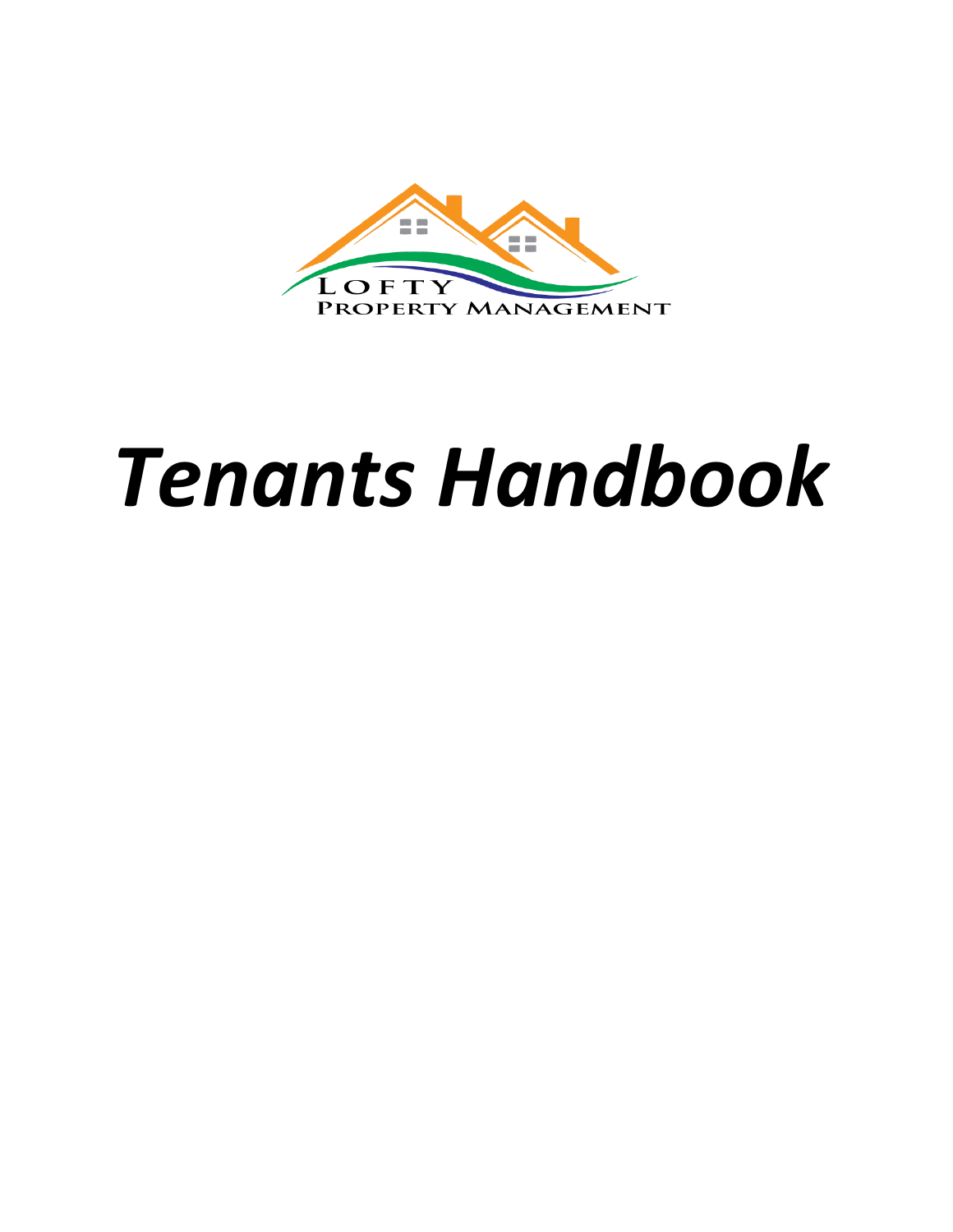# **Table of Contents**

Welcome

Company Address

Office Hours

Holiday Hours

Website

Our Role

Emergencies

Who to Contact

Requesting Maintenance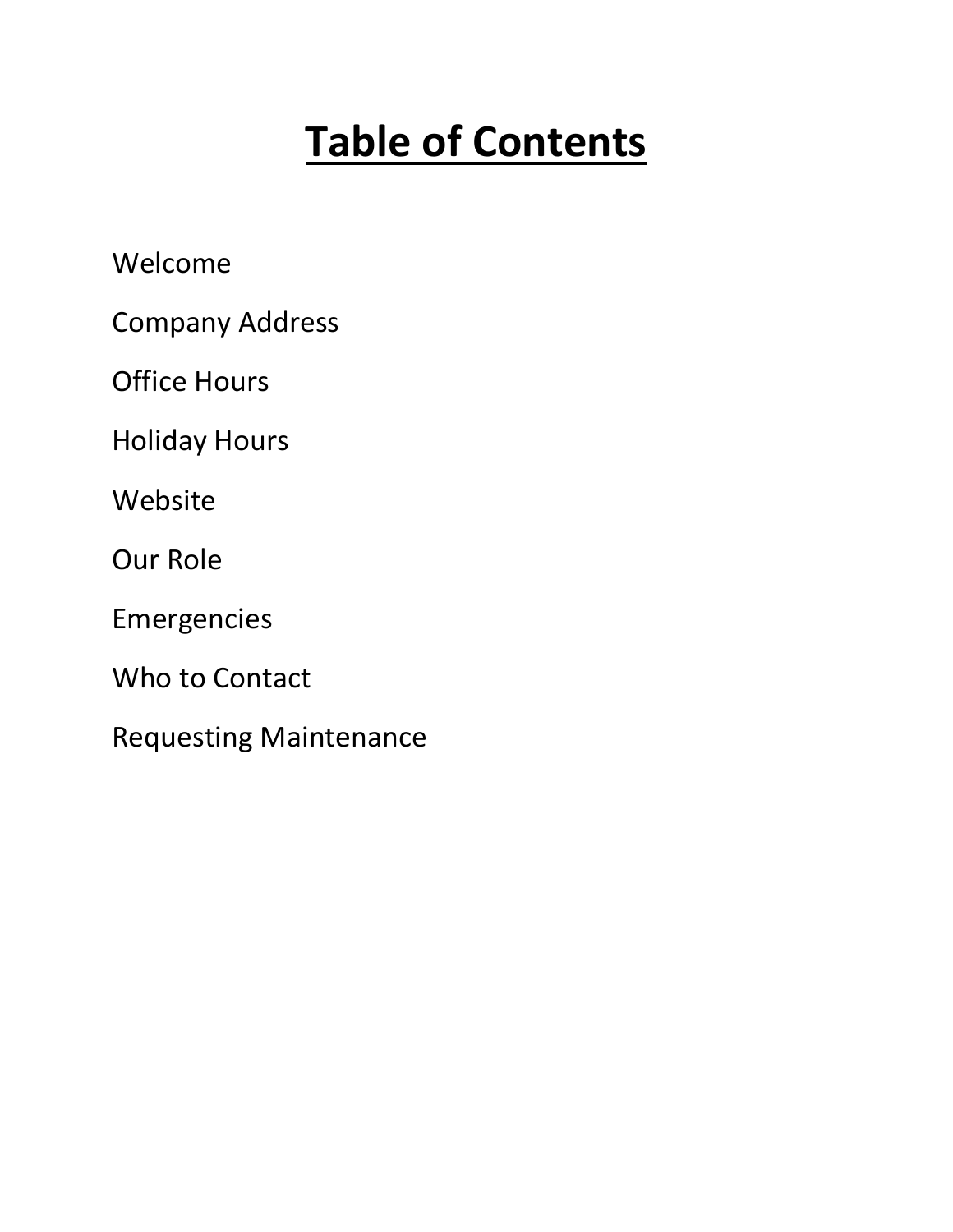#### *Welcome*

Welcome to your new home and Lofty Property Management. We are excited to have you as a tenant!

We have prepared this Tenant's Handbook to help you become familiar with the way we operate. This handbook is meant to help tenants understand our company policies, our role as a manager for the property owner and what your obligations are as a tenant. It is important to us that the experience of renting a property from us a pleasant one.

We hope you will find this handbook helpful. If there are any questions that are not answered here, please do not hesitate to contact your property manager.

#### *Company Address*

Lofty Property Management

7710 Balboa Ave. Suite 324, San Diego, CA 92111

Main line 858.455.6700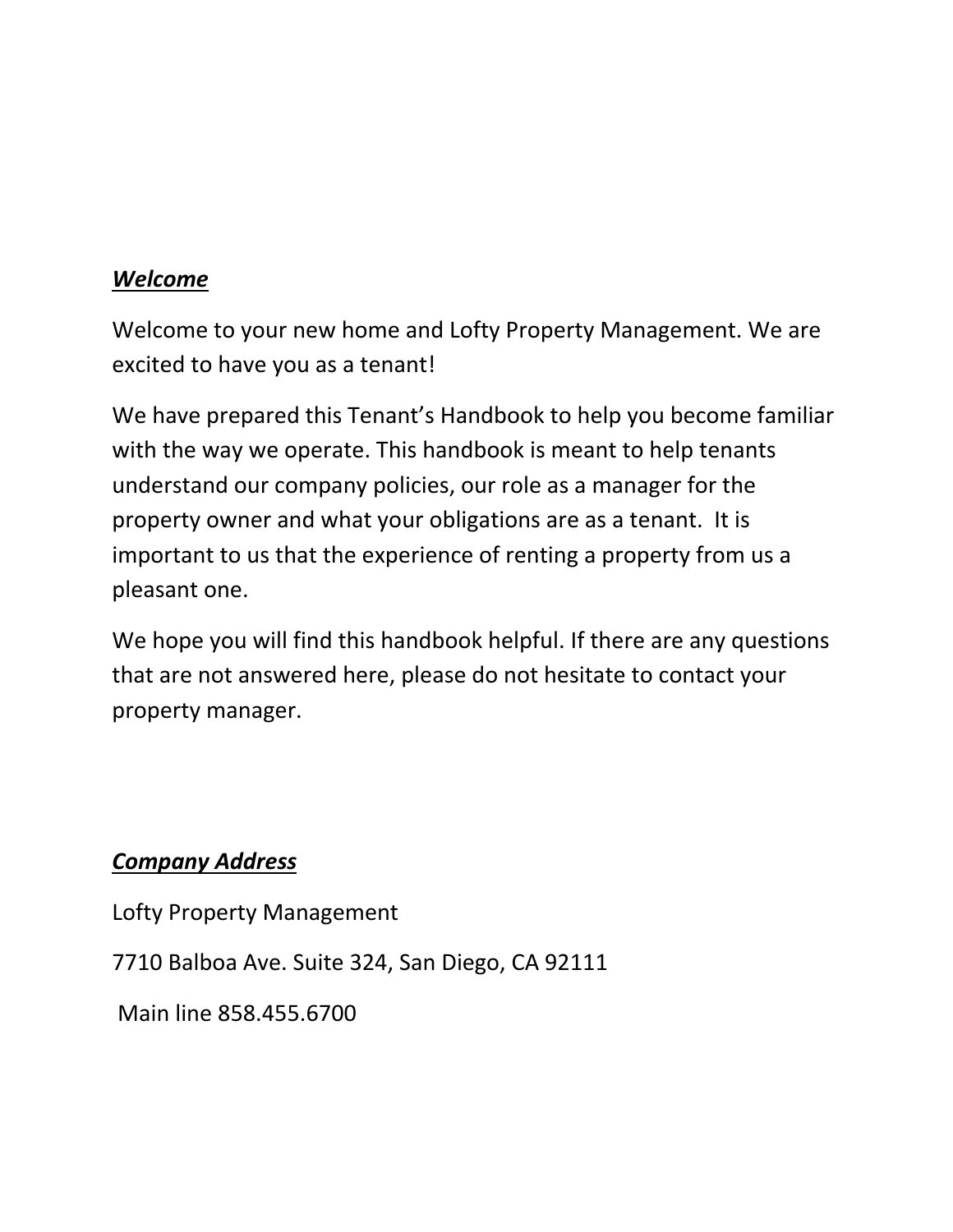#### *Office Hours*

Our regular office hours are Monday through Friday from 9:00 am to 5:00 pm. Our leasing department is open on Saturdays with the same hours.

We have a 24 hour emergency hotline. You can reach this emergency hotline by calling 760.802.4166

#### *Holiday Hours*

Our office is closed on the following holidays:

New Year's Day, Easter, Independence Day, Thanksgiving Day and Christmas Day

Our office is open with modified hours on the following days:

Memorial Day, Labor Day, after Thanksgiving, Christmas Eve and New Year's Eve

During the holiday season our activity slows down drastically; particularly around the Christmas and New Year's holiday. We typically modify our hours to adjust to the work flow. Since the activity of our office is evaluated each year at this time, we do not have a set schedule to provide ahead of time. We will always have someone on call to respond to emergencies when our office is closed.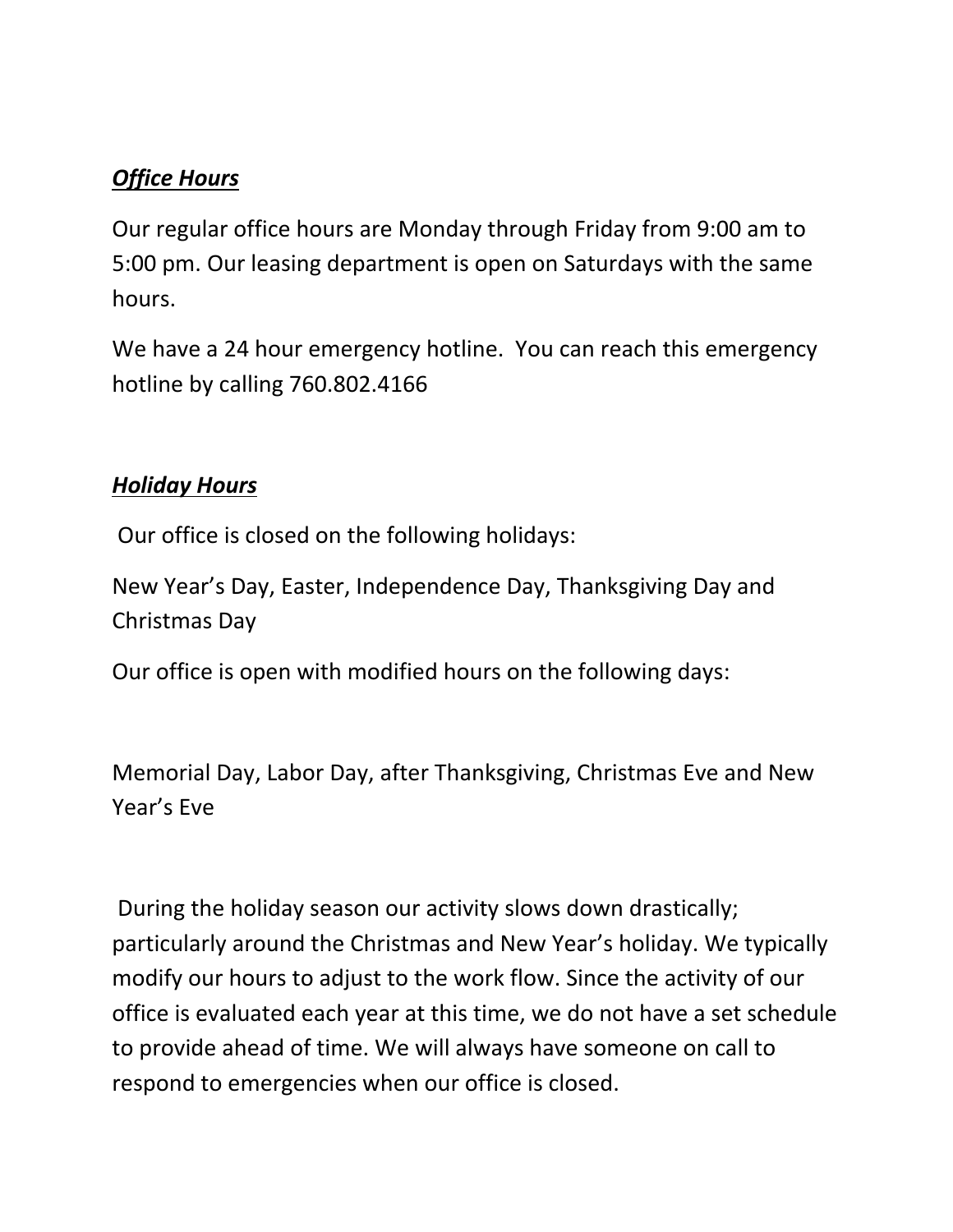This handbook and other forms/information are available 24 hours a day on our website: www.loftypm.com

#### *Website*

You can also find us on Facebook. We encourage you to "like" our page to be aware of any information or updates that may be of interest to you.

# *Our Role as Agent for the Owner*

Lofty Property Management has been hired by the owner of the property to manage their home. We are compensated by the owner, and for all intents and purposes, we are their employee.

Our primary role is to give the owner a recommendation and follow their instructions. There are times when a homeowner does not follow our recommendations, but we are contractually obligated to follow their instructions; even if we do not agree.

# *Some Benefits of Renting through us!*

You can always use us as a rental reference. We keep your history on file for as long as our system will store the information. Currently, we can go back over 10 years. You will always be able to get a hold of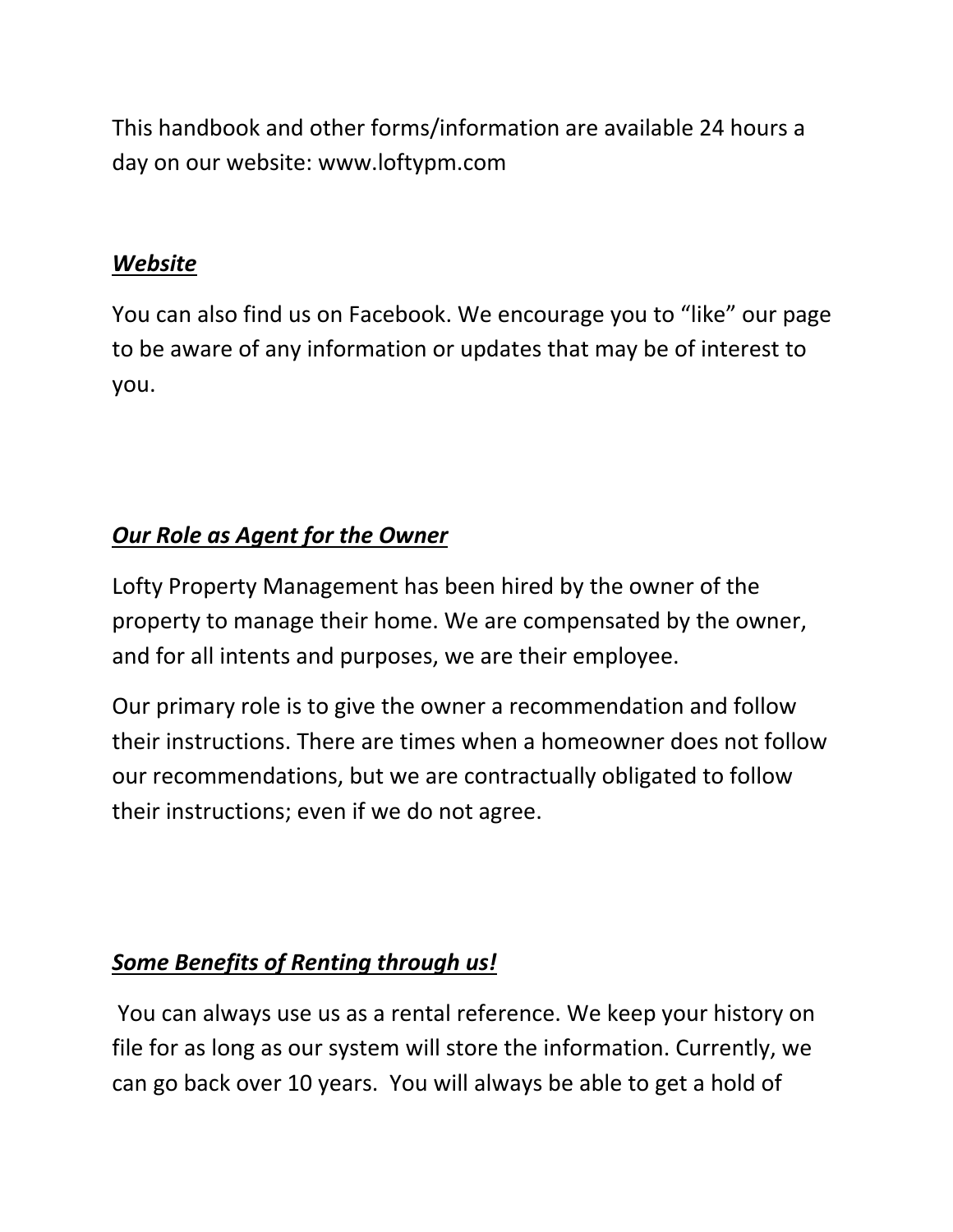someone in case of an emergency; even on the holidays or in the middle of the night. Your lease is kept on file and we can easily send you copies whenever you may need one ,You can pay your rent online

We have knowledge and experience in this field 2009 we know the laws many individual landlords do not know what is required of them as a landlord

#### *Emergencies*

Member of our staff is on call for emergencies when our office is closed. If you have an emergency such as a flood when our office is closed, someone from our office is on call to handle the emergency. They will first determine if the situation is an emergency, and then take the proper action. Emergencies are determined by the possibility of property damage and health/safety issues.

# *Who to Contact*

You can contact our office during business hours or if you have an emergency after hours, please call 760.802.4166 and follow the prompts to report the emergency.